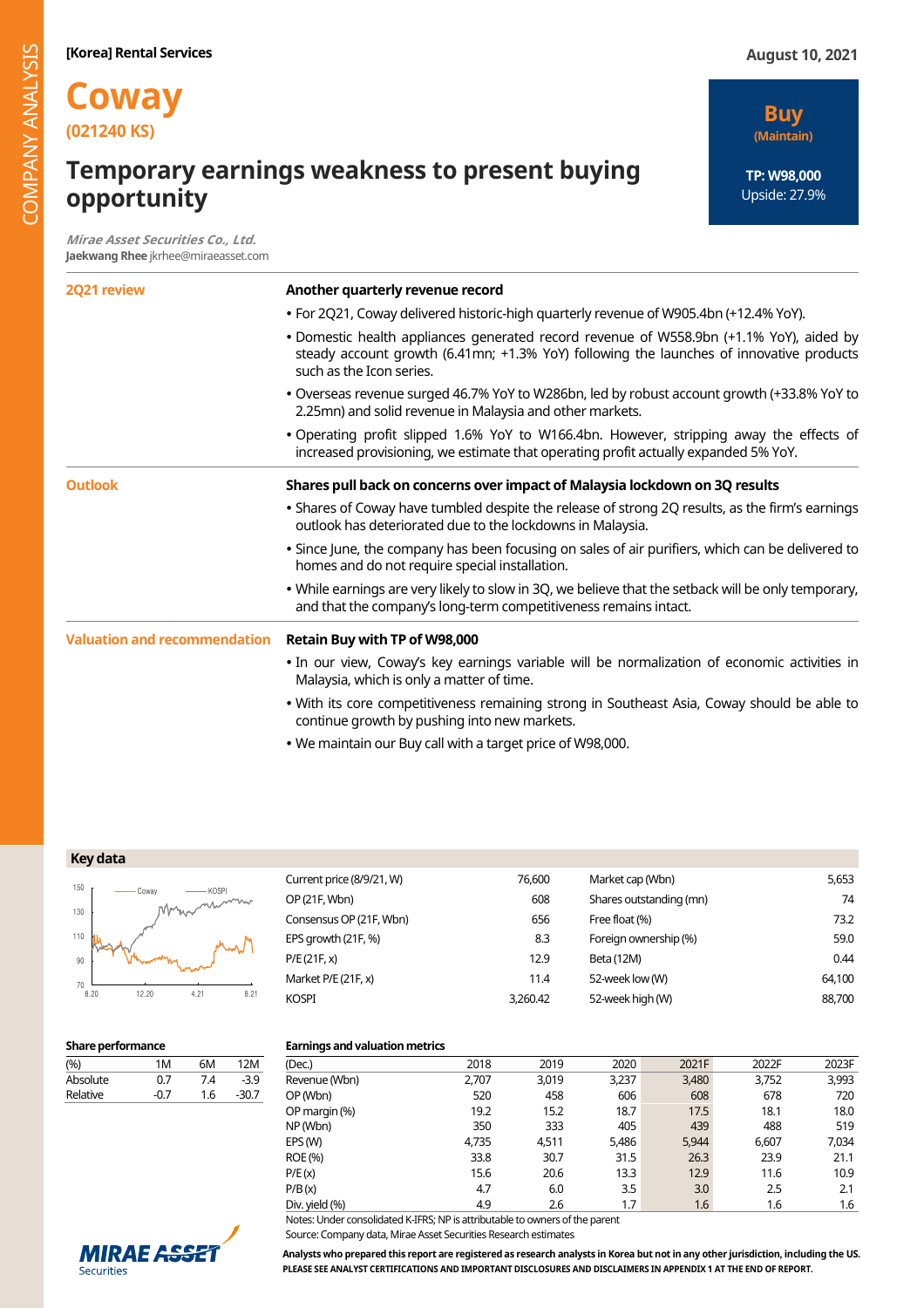# Coway (021240 KS)

## **Income statement (summarized) Balance sheet (summarized)**

| (Wbn)                               | 2020  | 2021F       | 2022F       | 2023F | (Wbn)                                | 2020  | 2021F       | 2022F    | 2023F |
|-------------------------------------|-------|-------------|-------------|-------|--------------------------------------|-------|-------------|----------|-------|
| Revenue                             | 3,237 | 3,480       | 3,752       | 3,993 | <b>Current assets</b>                | 897   | 1,362       | 1,893    | 2,426 |
| <b>Cost of revenue</b>              | 1,044 | 1.163       | 1,198       | 1,276 | Cash & equivalents                   | 116   | 578         | 1.049    | 1,529 |
| GP                                  | 2,193 | 2,317       | 2,554       | 2,717 | AR & other receivables               | 324   | 328         | 351      | 374   |
| <b>SG&amp;A</b> expenses            | 1,587 | 1,710       | 1,876       | 1,996 | Inventory                            | 134   | 133         | 144      | 153   |
| OP (adj.)                           | 606   | 608         | 678         | 720   | Other current assets                 | 323   | 323         | 349      | 370   |
| <b>OP</b>                           | 606   | 608         | 678         | 720   | <b>Non-current assets</b>            | 2,132 | 2,020       | 1,943    | 1,890 |
| Non-operating profit                | $-66$ | $-10$       | $-19$       | $-18$ | Investments in associates            | 0     | $\mathbf 0$ | $\Omega$ | 0     |
| Net financial income                | $-20$ | $-19$       | $-19$       | $-19$ | PP&E                                 | 1,225 | 1.120       | 1,048    | 999   |
| Net income from associates          | 0     | 9           | $\mathbf 0$ | 0     | Intangible assets                    | 140   | 134         | 128      | 124   |
| Pretax profit                       | 540   | 598         | 659         | 702   | <b>Total assets</b>                  | 3,029 | 3,382       | 3,836    | 4,316 |
| Income tax                          | 136   | 159         | 171         | 182   | <b>Current liabilities</b>           | 1,417 | 1,421       | 1,474    | 1,522 |
| Profit from continuing operations   | 405   | 439         | 488         | 519   | AP & other payables                  | 255   | 259         | 277      | 295   |
| Profit from discontinued operations | 0     | 0           | 0           | 0     | Short-term financial liabilities     | 715   | 715         | 715      | 715   |
| <b>NP</b>                           | 405   | 439         | 488         | 519   | Other current liabilities            | 447   | 447         | 482      | 512   |
| Attributable to owners              | 405   | 439         | 488         | 519   | <b>Non-current liabilities</b>       | 122   | 122         | 122      | 122   |
| Attributable to minority interests  | 0     | 0           | 0           | 0     | Long-term financial liabilities      | 29    | 29          | 29       | 29    |
| <b>Total comprehensive income</b>   | 396   | 439         | 488         | 519   | Other non-current liabilities        | 93    | 93          | 93       | 93    |
| Attributable to owners              | 396   | 439         | 488         | 519   | <b>Total liabilities</b>             | 1,539 | 1,542       | 1,596    | 1,644 |
| Attributable to minority interests  | 0     | $\mathbf 0$ | $\mathbf 0$ | 0     | <b>Equity attributable to owners</b> | 1,491 | 1,841       | 2,241    | 2,673 |
| <b>EBITDA</b>                       | 1,150 | 1,120       | 1,155       | 1,173 | Capital stock                        | 41    | 41          | 41       | 41    |
| <b>FCF</b>                          | 238   | 570         | 600         | 606   | Capital surplus                      | 148   | 148         | 148      | 148   |
| EBITDA margin (%)                   | 35.5  | 32.2        | 30.8        | 29.4  | Retained earnings                    | 1,365 | 1,717       | 2,117    | 2,549 |
| OP margin (%)                       | 18.7  | 17.5        | 18.1        | 18.0  | <b>Minority interests</b>            | $-1$  | $-1$        | $-1$     | -1    |
| Net margin (%)                      | 12.5  | 12.6        | 13.0        | 13.0  | <b>Shareholders' equity</b>          | 1,490 | 1,840       | 2.240    | 2,672 |

| (Wbn)                                | 2020  | 2021F | 2022F | 2023F |
|--------------------------------------|-------|-------|-------|-------|
| <b>Current assets</b>                | 897   | 1,362 | 1,893 | 2,426 |
| Cash & equivalents                   | 116   | 578   | 1.049 | 1,529 |
| AR & other receivables               | 324   | 328   | 351   | 374   |
| Inventory                            | 134   | 133   | 144   | 153   |
| Other current assets                 | 323   | 323   | 349   | 370   |
| <b>Non-current assets</b>            | 2,132 | 2,020 | 1,943 | 1,890 |
| Investments in associates            | 0     | 0     | 0     | 0     |
| PP&E                                 | 1.225 | 1,120 | 1,048 | 999   |
| Intangible assets                    | 140   | 134   | 128   | 124   |
| <b>Total assets</b>                  | 3,029 | 3,382 | 3,836 | 4,316 |
| <b>Current liabilities</b>           | 1.417 | 1.421 | 1.474 | 1,522 |
| AP & other payables                  | 255   | 259   | 277   | 295   |
| Short-term financial liabilities     | 715   | 715   | 715   | 715   |
| Other current liabilities            | 447   | 447   | 482   | 512   |
| <b>Non-current liabilities</b>       | 122   | 122   | 122   | 122   |
| Long-term financial liabilities      | 29    | 29    | 29    | 29    |
| Other non-current liabilities        | 93    | 93    | 93    | 93    |
| <b>Total liabilities</b>             | 1,539 | 1,542 | 1,596 | 1,644 |
| <b>Equity attributable to owners</b> | 1,491 | 1.841 | 2.241 | 2.673 |
| Capital stock                        | 41    | 41    | 41    | 41    |
| Capital surplus                      | 148   | 148   | 148   | 148   |
| Retained earnings                    | 1,365 | 1,717 | 2,117 | 2,549 |
| <b>Minority interests</b>            | $-1$  | $-1$  | $-1$  | $-1$  |
| <b>Shareholders' equity</b>          | 1,490 | 1,840 | 2,240 | 2,672 |

## Cash flow statement (summarized) **Key valuation metrics/ratios Cash** flow statement (summarized)

| (Wbn)                               | 2020   | 2021F  | 2022F  | 2023F  |                              | 2020   | 2021F  | 2022F   | 2023F   |
|-------------------------------------|--------|--------|--------|--------|------------------------------|--------|--------|---------|---------|
| <b>Operating cash flow</b>          | 563    | 970    | 1,000  | 1,006  | P/E(x)                       | 13.3   | 12.9   | 11.6    | 10.9    |
| <b>NP</b>                           | 405    | 439    | 488    | 519    | P/CF(x)                      | 4.1    | 5.0    | 4.9     | 4.8     |
| Non-cash income/expenses            | 916    | 690    | 667    | 654    | P/B(x)                       | 3.5    | 3.0    | 2.5     | 2.1     |
| Depreciation                        | 534    | 505    | 472    | 449    | EV/EBITDA (x)                | 5.0    | 4.9    | 4.4     | 3.9     |
| Amortization                        | 9      | 7      | 5      | 4      | EPS (W)                      | 5,486  | 5,944  | 6,607   | 7,034   |
| Other                               | 373    | 178    | 190    | 201    | CFPS (W)                     | 17,896 | 15,290 | 15,648  | 15,900  |
| Chg. in working capital             | $-567$ | 1      | 17     | 15     | BPS (W)                      | 20,905 | 25,643 | 31,071  | 36,925  |
| Chg. in AR & other receivables      | $-22$  | $-2$   | $-24$  | $-22$  | DPS(W)                       | 1,200  | 1,200  | 1,200   | 1,200   |
| Chg. in inventory                   | $-25$  | 1      | $-11$  | -9     | Dividend payout ratio (%)    | 21.5   | 19.8   | 17.9    | 16.8    |
| Chg. in AP & other payables         | 43     | $-2$   | 6      | 5      | Dividend yield (%)           | 1.7    | 1.6    | 1.6     | 1.6     |
| Income tax                          | $-191$ | $-159$ | $-171$ | $-182$ | Revenue growth (%)           | 7.2    | 7.5    | 7.8     | 6.4     |
| Cash flow from investing activities | $-323$ | $-399$ | $-422$ | $-420$ | EBITDA growth (%)            | 18.2   | $-2.6$ | 3.1     | 1.6     |
| Chg. in PP&E                        | $-325$ | $-400$ | $-400$ | $-400$ | OP growth (%)                | 32.3   | 0.3    | 11.5    | 6.2     |
| Chg. in intangible assets           | -1     | 0      | 0      | 0      | EPS growth (%)               | 21.6   | 8.3    | 11.2    | 6.5     |
| Chq. in financial assets            | $-79$  | 0      | $-23$  | $-21$  | AR turnover (x)              | 10.3   | 10.9   | 11.3    | 11.3    |
| Other                               | 82     | 1      | 1      | 1      | Inventory turnover (x)       | 26.2   | 26.1   | 27.1    | 26.9    |
| Cash flow from financing activities | $-182$ | $-107$ | $-107$ | $-107$ | AP turnover (x)              | 16.5   | 17.2   | 17.2    | 17.0    |
| Chg. in financial liabilities       | $-170$ | 0      | 0      | 0      | ROA (%)                      | 13.8   | 13.7   | 13.5    | 12.7    |
| Chg. in equity                      | 15     | 0      | 0      | 0      | ROE (%)                      | 31.5   | 26.3   | 23.9    | 21.1    |
| <b>Dividends</b>                    | 0      | $-87$  | $-87$  | $-87$  | <b>ROIC (%)</b>              | 25.5   | 25.5   | 30.5    | 34.1    |
| Other                               | $-27$  | $-20$  | $-20$  | $-20$  | Debt-to-equity ratio (%)     | 103.3  | 83.8   | 71.2    | 61.5    |
| Chg. in cash                        | 55     | 462    | 471    | 480    | Current ratio (%)            | 63.3   | 95.9   | 128.4   | 159.4   |
| Beginning balance                   | 61     | 116    | 578    | 1,049  | Net debt-to-equity ratio (%) | 22.1   | $-7.2$ | $-28.0$ | $-42.2$ |
| Ending balance                      | 116    | 578    | 1,049  | 1,529  | Interest coverage ratio (x)  | 28.6   | 30.7   | 34.2    | 36.4    |

Source: Company data, Mirae Asset Securities Research estimates

| Vbn)                               | 2020   | 2021F       | 2022F  | 2023F       |                              | 2020   | 2021F  | 2022F   | 2023F   |
|------------------------------------|--------|-------------|--------|-------------|------------------------------|--------|--------|---------|---------|
| perating cash flow                 | 563    | 970         | 1,000  | 1,006       | P/E(x)                       | 13.3   | 12.9   | 11.6    | 10.9    |
|                                    | 405    | 439         | 488    | 519         | P/CF(x)                      | 4.1    | 5.0    | 4.9     | 4.8     |
| on-cash income/expenses            | 916    | 690         | 667    | 654         | P/B(x)                       | 3.5    | 3.0    | 2.5     | 2.1     |
| Depreciation                       | 534    | 505         | 472    | 449         | EV/EBITDA(x)                 | 5.0    | 4.9    | 4.4     | 3.9     |
| Amortization                       | 9      | 7           | 5      | 4           | EPS (W)                      | 5,486  | 5,944  | 6.607   | 7,034   |
| Other                              | 373    | 178         | 190    | 201         | CFPS (W)                     | 17,896 | 15,290 | 15,648  | 15,900  |
| hg. in working capital             | $-567$ |             | 17     | 15          | BPS (W)                      | 20,905 | 25,643 | 31,071  | 36,925  |
| hg. in AR & other receivables      | $-22$  | $-2$        | $-24$  | $-22$       | DPS(W)                       | 1,200  | 1,200  | 1,200   | 1,200   |
| Chg. in inventory                  | $-25$  |             | $-11$  | -9          | Dividend payout ratio (%)    | 21.5   | 19.8   | 17.9    | 16.8    |
| hg. in AP & other payables         | 43     | $-2$        | 6      | 5           | Dividend yield (%)           | 1.7    | 1.6    | 1.6     | 1.6     |
| <b>come</b> tax                    | $-191$ | $-159$      | $-171$ | $-182$      | Revenue growth (%)           | 7.2    | 7.5    | 7.8     | 6.4     |
| ash flow from investing activities | $-323$ | $-399$      | $-422$ | $-420$      | EBITDA growth (%)            | 18.2   | $-2.6$ | 3.1     | 1.6     |
| hg. in PP&E                        | $-325$ | $-400$      | $-400$ | $-400$      | OP growth (%)                | 32.3   | 0.3    | 11.5    | $6.2$   |
| hg. in intangible assets           | $-1$   | 0           | 0      | 0           | EPS growth (%)               | 21.6   | 8.3    | 11.2    | 6.5     |
| hg. in financial assets            | $-79$  | $\mathbf 0$ | $-23$  | $-21$       | AR turnover (x)              | 10.3   | 10.9   | 11.3    | 11.3    |
| ther                               | 82     | 1           | 1      | 1           | Inventory turnover (x)       | 26.2   | 26.1   | 27.1    | 26.9    |
| ash flow from financing activities | $-182$ | $-107$      | $-107$ | $-107$      | AP turnover (x)              | 16.5   | 17.2   | 17.2    | 17.0    |
| hg. in financial liabilities       | $-170$ | 0           | 0      | 0           | ROA (%)                      | 13.8   | 13.7   | 13.5    | 12.7    |
| hg. in equity                      | 15     | $\mathbf 0$ | 0      | $\mathbf 0$ | ROE (%)                      | 31.5   | 26.3   | 23.9    | 21.1    |
| <b>Dividends</b>                   | 0      | $-87$       | $-87$  | $-87$       | ROIC (%)                     | 25.5   | 25.5   | 30.5    | 34.1    |
| ther                               | $-27$  | $-20$       | $-20$  | $-20$       | Debt-to-equity ratio (%)     | 103.3  | 83.8   | 71.2    | 61.5    |
| hg. in cash                        | 55     | 462         | 471    | 480         | Current ratio (%)            | 63.3   | 95.9   | 128.4   | 159.4   |
| eginning balance                   | 61     | 116         | 578    | 1,049       | Net debt-to-equity ratio (%) | 22.1   | $-7.2$ | $-28.0$ | $-42.2$ |
| nding balance                      | 116    | 578         | 1,049  | 1,529       | Interest coverage ratio (x)  | 28.6   | 30.7   | 34.2    | 36.4    |
|                                    |        |             |        |             |                              |        |        |         |         |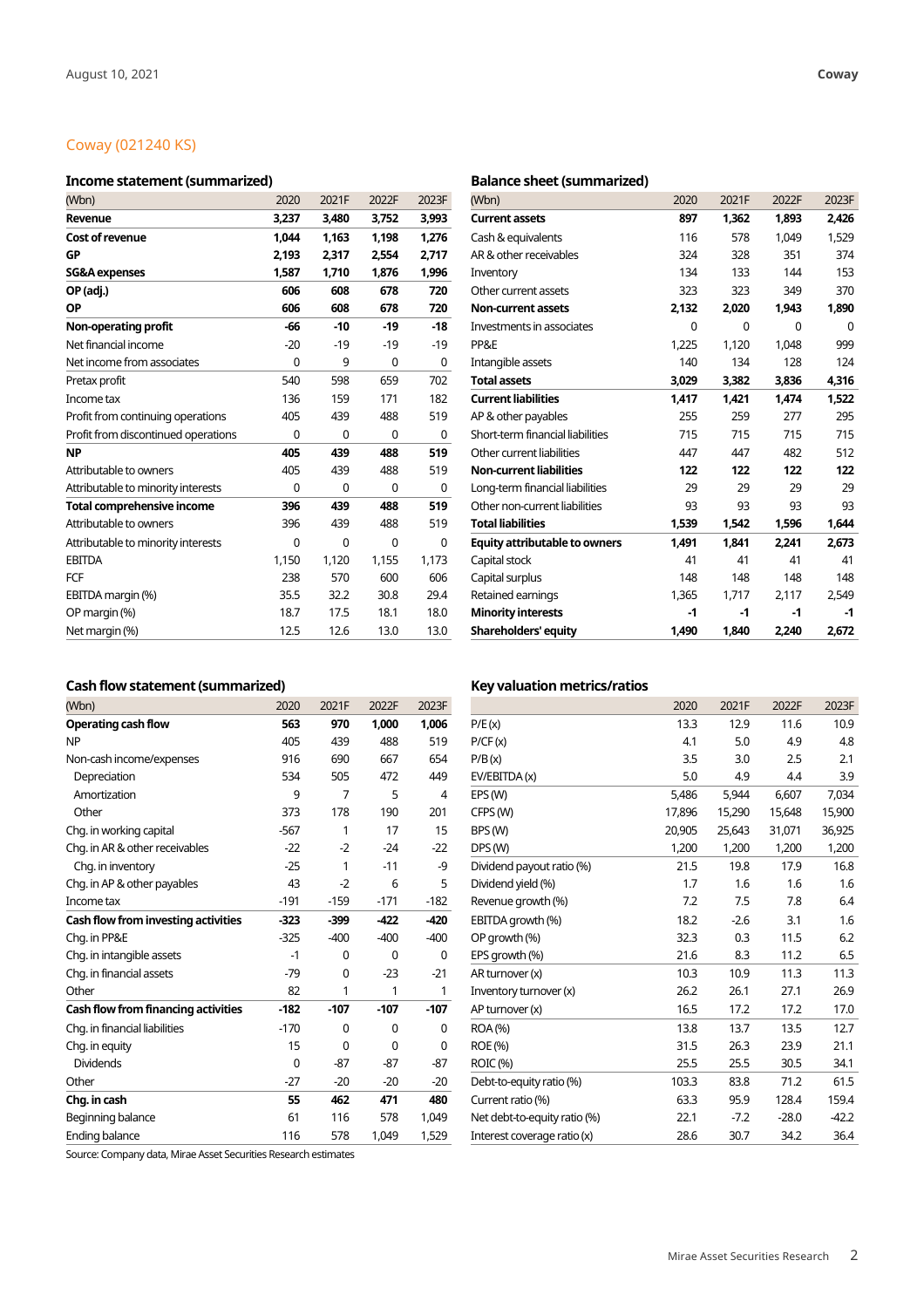# Appendix 1

### **Important disclosures and disclaimers**

| <b>Two-year rating and TP history</b> |             |        |               |                                             |
|---------------------------------------|-------------|--------|---------------|---------------------------------------------|
| <b>Company</b>                        | <b>Date</b> | Rating | <b>TP (W)</b> |                                             |
| Coway (021240)                        | 08/06/20    | Buy    | 98,000        | (W)<br>Coway<br>120,000                     |
|                                       | 07/17/20    | Buy    | 94,000        | 100,000                                     |
|                                       | 05/11/20    | Buy    | 85,000        | app <sup>o</sup> rant <sub>es</sub><br>brwV |
|                                       | 03/11/20    | Buy    | 94,000        | 80,000<br>when $\sim$<br>$M_{\rm W}$<br>www |
|                                       |             |        |               | <b>Nuckit</b><br>60,000                     |
|                                       |             |        |               | 40,000                                      |
|                                       |             |        |               | 20.000                                      |

0

Aug 19 Aug 20 Aug 21

| <b>Stock ratings</b> |                                                | Sector ratings |                                                            |  |  |
|----------------------|------------------------------------------------|----------------|------------------------------------------------------------|--|--|
| Buy                  | Expected 12-month performance: +20% or greater | Overweight     | Expected to outperform the market over 12 months           |  |  |
| <b>Trading Buy</b>   | Expected 12-month performance: +10% to +20%    | Neutral        | Expected to perform in line with the market over 12 months |  |  |
| Hold                 | Expected 12-month performance: -10% to +10%    | Underweight    | Expected to underperform the market over 12 months         |  |  |
| Sell                 | Expected 12-month performance: -10% or worse   |                |                                                            |  |  |

Rating and TP history: Share price (-), TP (-), Not Rated (■), Buy (▲), Trading Buy (■), Hold (●), Sell (◆)

\* Our investment rating is a guide to the expected return of the stock over the next 12 months.

\* Outside of the official ratings of Mirae Asset Securities Co., Ltd., analysts may call trading opportunities should technical or short-term material developments arise.

\* The TP was determined by the research analyst through valuation methods discussed in this report, in part based on estimates of future earnings.

\* TP achievement may be impeded by risks related to the subject securities and companies, as well as general market and economic conditions.

### **Ratings distribution and investment banking services**

|                             | <b>Buy</b> | Trading Buy | Hold  | Sell  |
|-----------------------------|------------|-------------|-------|-------|
| Ratings distribution        | 80.00%     | 10.67%      | 8.00% | .33%  |
| Investment banking services | 33.33%     | ،6.67%      | 0.00% | 0.00% |

\* Based on recommendations in the last 12-months (as of June 30, 2021)

### **Disclosures**

As of the publication date, Mirae Asset Securities Co., Ltd. has acted as a liquidity provider for equity-linked warrants backed by shares of Coway as an underlying asset; other than this, Mirae Asset Securities has no other special interests in the covered companies.

### **Analyst certification**

The research analysts who prepared this report (the "Analysts") are registered with the Korea Financial Investment Association and are subject to Korean securities regulations. They are neither registered as research analysts in any other jurisdiction nor subject to the laws or regulations thereof. Each Analyst responsible for the preparation of this report certifies that (i) all views expressed in this report accurately reflect the personal views of the Analyst about any and all of the issuers and securities named in this report and (ii) no part of the compensation of the Analyst was, is, or will be directly or indirectly related to the specific recommendations or views contained in this report. Mirae Asset Securities Co., Ltd. ("Mirae Asset Securities") policy prohibits its Analysts and members of their households from owning securities of any company in the Analyst's area of coverage, and the Analysts do not serve as an officer, director, or advisory board member of the subject companies. Except as otherwise specified herein, the Analysts have not received any compensation or any other benefits from the subject companies in the past 12 months and have not been promised the same in connection with this report. Like all employees of Mirae Asset Securities, the Analysts receive compensation that is determined by overall firm profitability, which includes revenues from, among other business units, the institutional equities, investment banking, proprietary trading, and private client divisions. At the time of publication of this report, the Analysts do not know or have reason to know of any actual, material conflict of interest of the Analyst or Mirae Asset Securities except as otherwise stated herein.

### **Disclaimers**

This report was prepared by Mirae Asset Securities, a broker-dealer registered in the Republic of Korea and a member of the Korea Exchange. Information and opinions contained herein have been compiled in good faith and from sources believed to be reliable, but such information has not been independently verified and Mirae Asset Securities makes no guarantee, representation or warranty, express or implied, as to the fairness, accuracy, completeness, or correctness of the information and opinions contained herein or of any translation into English from the Korean language. In case of an English translation of a report prepared in the Korean language, the original Korean language report may have been made available to investors in advance of this report.

The intended recipients of this report are sophisticated institutional investors who have substantial knowledge of the local business environment, its common practices, laws, and accounting principles, and no person whose receipt or use of this report would violate any laws or regulations or subject Mirae Asset Securities or any of its affiliates to registration or licensing requirements in any jurisdiction shall receive or make any use hereof.

This report is for general information purposes only and is not and shall not be construed as an offer or a solicitation of an offer to effect transactions in any securities or other financial instruments. The report does not constitute investment advice to any person, and such person shall not be treated as a client of Mirae Asset Securities by virtue of receiving this report. This report does not take into account the particular investment objectives, financial situations, or needs of individual clients. The report is not to be relied upon in substitution for the exercise of independent judgment. Information and opinions contained herein are as of the date hereof and are subject to change without notice. The price and value of the investments referred to in this report and the income from them may depreciate or appreciate, and investors may incur losses on investments. Past performance is not a guide to future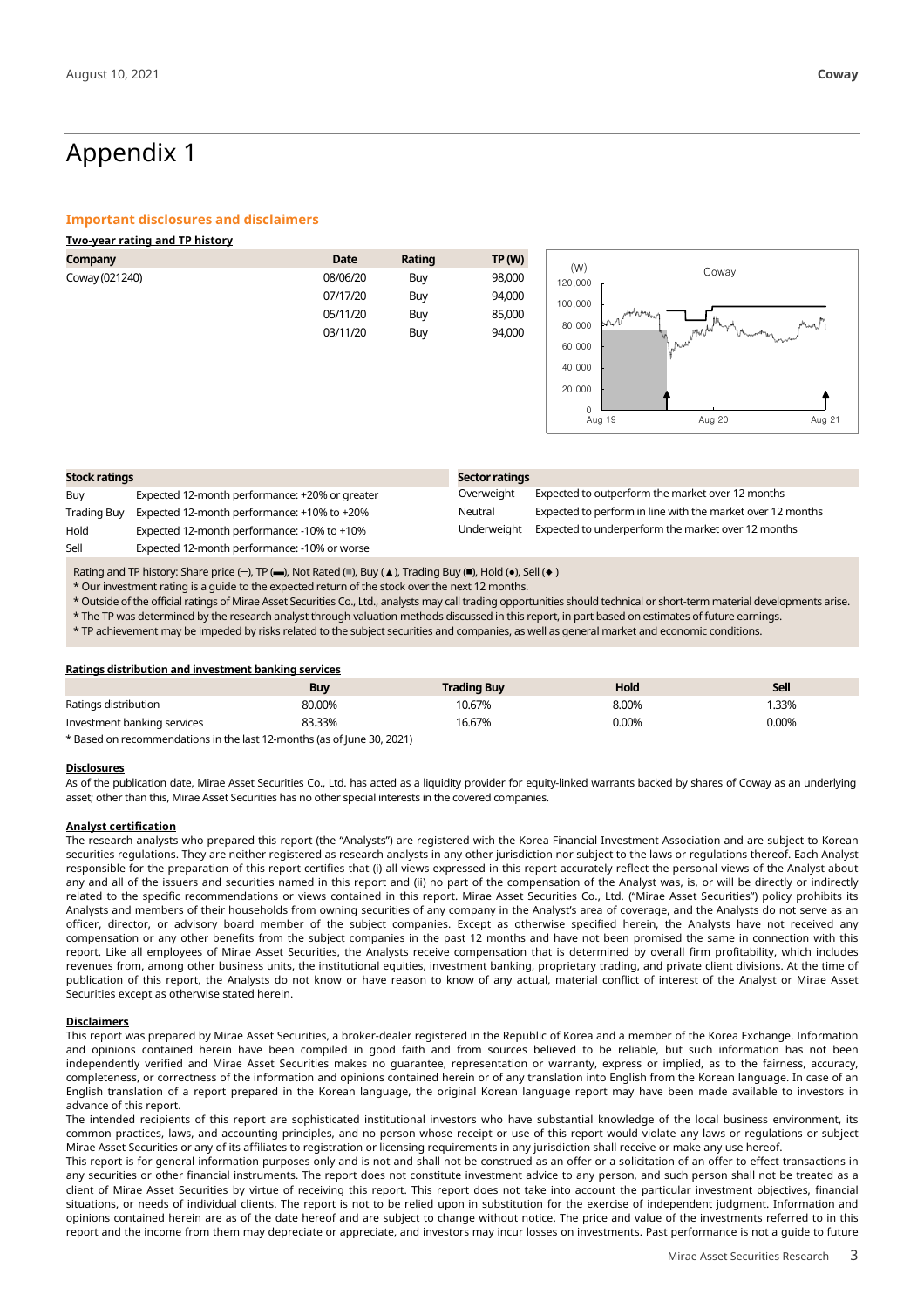performance. Future returns are not guaranteed, and a loss of original capital may occur. Mirae Asset Securities, its affiliates, and their directors, officers, employees, and agents do not accept any liability for any loss arising out of the use hereof.

Mirae Asset Securities may have issued other reports that are inconsistent with, and reach different conclusions from, the opinions presented in this report. The reports may reflect different assumptions, views, and analytical methods of the analysts who prepared them. Mirae Asset Securities may make investment decisions that are inconsistent with the opinions and views expressed in this research report. Mirae Asset Securities, its affiliates, and their directors, officers, employees, and agents may have long or short positions in any of the subject securities at any time and may make a purchase or sale, or offer to make a purchase or sale, of any such securities or other financial instruments from time to time in the open market or otherwise, in each case either as principals or agents. Mirae Asset Securities and its affiliates may have had, or may be expecting to enter into, business relationships with the subject companies to provide investment banking, market-making, or other financial services as are permitted under applicable laws and regulations.

No part of this document may be copied or reproduced in any manner or form or redistributed or published, in whole or in part, without the prior written consent of Mirae Asset Securities. For further information regarding company-specific information as it pertains to the representations and disclosures in this Appendix 1, please contact compliance@miraeasset.us.com or +1 (212) 407-1000.

### **Distribution**

United Kingdom: This report is being distributed by Mirae Asset Securities (UK) Ltd. in the United Kingdom only to (i) investment professionals falling within Article 19(5) of the Financial Services and Markets Act 2000 (Financial Promotion) Order 2005 (the "Order"), and (ii) high net worth companies and other persons to whom it may lawfully be communicated, falling within Article 49(2)(A) to (E) of the Order (all such persons together being referred to as "Relevant Persons"). This report is directed only at Relevant Persons. Any person who is not a Relevant Person should not act or rely on this report or any of its contents.

United States: Mirae Asset Securities is not a registered broker-dealer in the United States and, therefore, is not subject to U.S. rules regarding the preparation of research reports and the independence of research analysts. This report is distributed in the U.S. by Mirae Asset Securities (USA) Inc., a member of FINRA/SIPC, to "major U.S. institutional investors" in reliance on the exemption from registration provided by Rule 15a-6(b)(4) under the U.S. Securities Exchange Act of 1934, as amended. All U.S. persons that receive this document by their acceptance hereof represent and warrant that they are a major U.S. institutional investor and have not received this report under any express or implied understanding that they will direct commission income to Mirae Asset Securities or its affiliates. Any U.S. recipient of this document wishing to effect a transaction in any securities discussed herein should contact and place orders with Mirae Asset Securities (USA) Inc. Mirae Asset Securities (USA) Inc. accepts responsibility for the contents of this report in the U.S., subject to the terms hereof, to the extent that it is delivered to a U.S. person other than a major U.S. institutional investor. Under no circumstances should any recipient of this research report effect any transaction to buy or sell securities or related financial instruments through Mirae Asset Securities. The securities described in this report may not have been registered under the U.S. Securities Act of 1933, as amended, and, in such case, may not be offered or sold in the U.S. or to U.S. persons absent registration or an applicable exemption from the registration requirements.

Hong Kong: This report is distributed in Hong Kong by Mirae Asset Securities (HK) Limited, which is regulated by the Hong Kong Securities and Futures Commission. The contents of this report have not been reviewed by any regulatory authority in Hong Kong. This report is for distribution only to professional investors within the meaning of Part I of Schedule 1 to the Securities and Futures Ordinance of Hong Kong (Cap. 571, Laws of Hong Kong) and any rules made thereunder and may not be redistributed in whole or in part in Hong Kong to any person.

India: This report is being distributed by Mirae Asset Capital Markets (India) Private Limited ("MACM") in India to the customers based in India and is personal information only for those authorised recipient(s). MACM is inter alia a Securities and Exchange Board of India ("SEBI") registered Research Analyst in India and is not registered outside India. MACM and Mirae Asset, Korea are group entities. MACM makes no guarantee, representation or warranty, express or implied, as to the fairness, accuracy, completeness or correctness of the information and opinions contained herein. The user assumes the entire risk of any use made of this information. This report has been provided for assistance only and is not intended to be and must not alone be taken as the basis for an investment decision. Recipient must read the entire Appendix 1 to the report carefully for Important Disclosures & Disclaimers.

All other jurisdictions: Customers in all other countries who wish to effect a transaction in any securities referenced in this report should contact Mirae Asset Securities or its affiliates only if distribution to or use by such customer of this report would not violate applicable laws and regulations and not subject Mirae Asset Securities and its affiliates to any registration or licensing requirement within such jurisdiction.